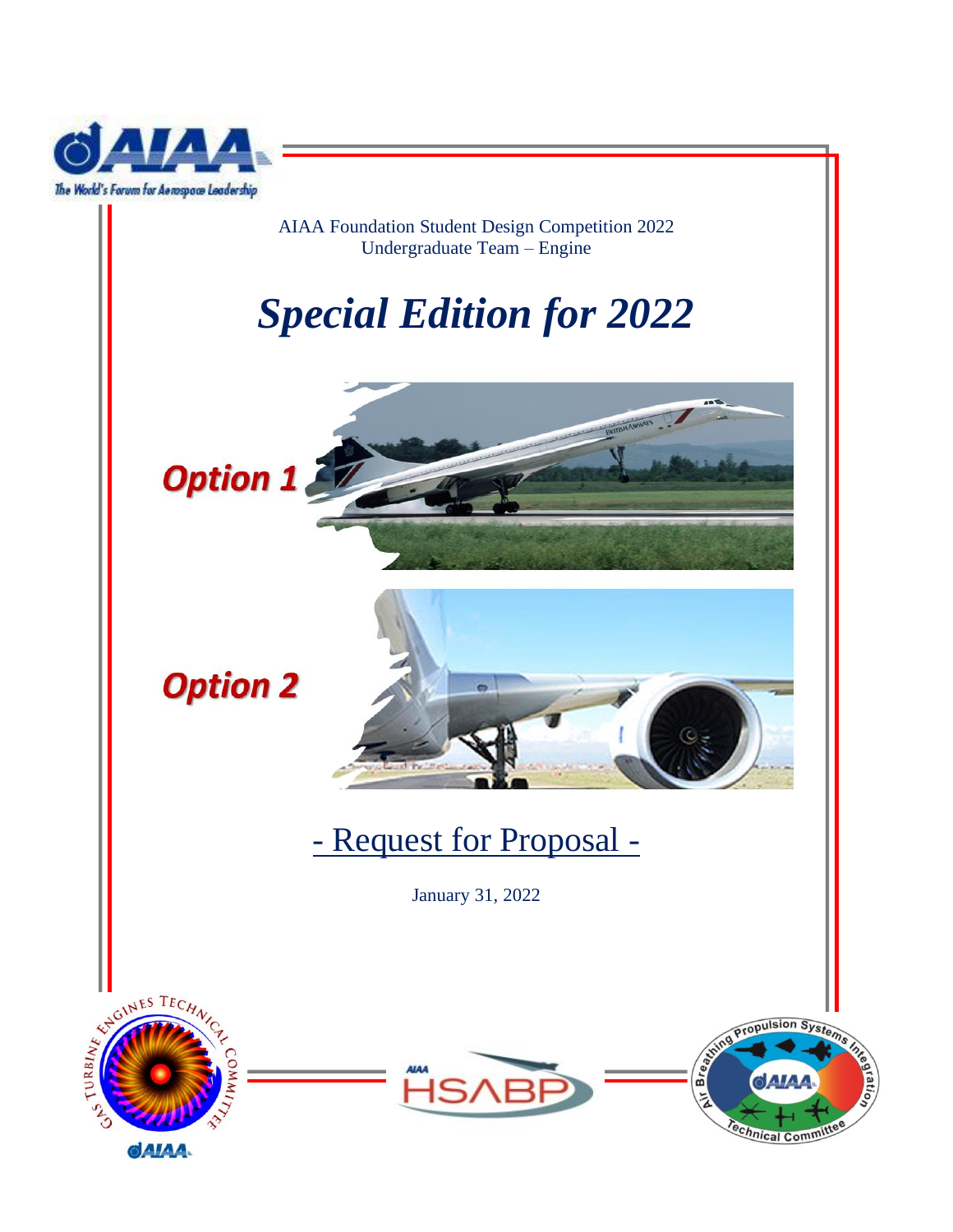## *Abstract*

This year, AIAA discontinued the Propulsion and Energy Forum in August and transferred most of its gas turbine engines content to the SciTech Forum in January for sound business reasons. This meant that the regular August venue for Round 2 of the Engine Design Competition was eliminated and this has caused us to revise the normal schedule for the Engine Design Competition – a task still in progress! A great deal of time has been lost, so in order to ensure that a topic is available in 2022 for senior capstone courses and with the hope of keeping the competition alive, we offer a special RFP without the need to generate a new one from scratch.

In this year's RFP, undergraduate teams are invited to select one topic from two fairly recent existing RFPs, cited as *References 1* and *2*.

The options offered are:

- *1. An Ultra-High Bypass Ratio Turbofan Engine for the Future*
- *2. Let's Re-Engine the Concorde!*

Proposal requirements have been made more rigid to correspond more closely with activities that take place in preliminary engine design in industry. In pursuit of these objectives, additional detailed directions are provided and tutorials will be available for participating teams and their advisors.

*Ian Halliwell AIAA Air Breathing Propulsion Branch Principal – NORTHWIND PROPULSION INC E-mail: [ianhalliwell@earthlink.net](mailto:ianhalliwell@earthlink.net)*

*Stephanie K. Watsek AIAA Air Breathing Propulsion Branch Engineering Lead, Rolls-Royce LibertyWorks E-mail: [skwatsek@gmail.com](mailto:skwatsek@gmail.com)*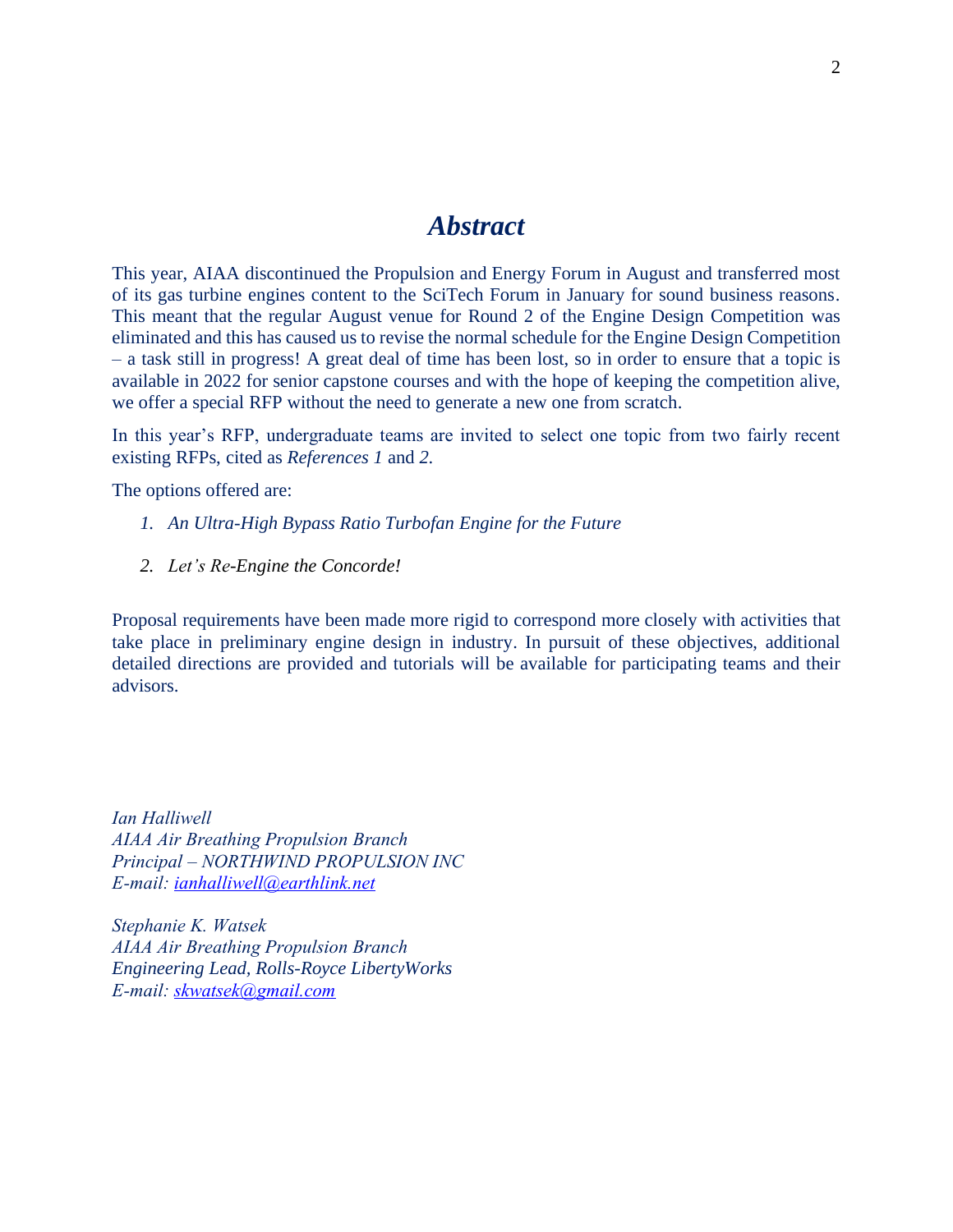## *CONTENTS*

| 1. Introduction                                                  | Page<br>4 |
|------------------------------------------------------------------|-----------|
| 2. Design Objectives & Requirements                              | 4         |
| 2.1 Option 1: An Ultra-High Bypass Ratio Turbofan for the Future | 4         |
| 2.2 Let's Re-Engine the Concorde!                                | 6         |
| 3. Competition Expectations                                      | 6         |
| References                                                       | 7         |
| <b>Suggested Reading</b>                                         | 8         |
| Available Software and Reference Material                        | 8         |
| Appendix 1. Letter of Intent                                     | 10        |
| <b>Appendix 2. Rules and Guidelines</b>                          | 11        |
| <b>I. General Rules</b>                                          | 11        |
| II. Copyright                                                    | 11        |
| III. Schedule and Activity Sequences                             | 12        |
| <b>IV.</b> Proposal Requirements                                 | 12        |
| V. Basis for Judging                                             | 13        |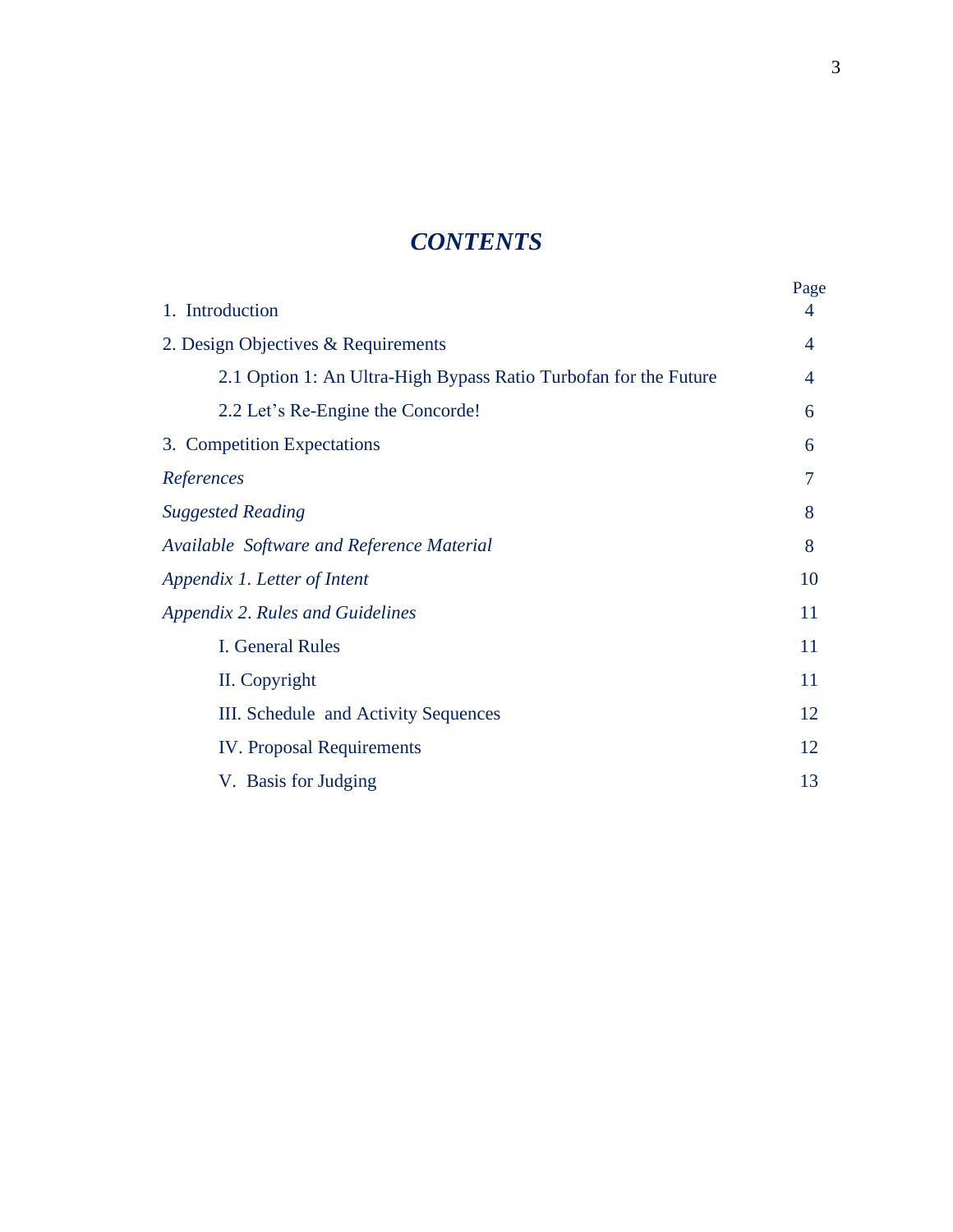## **1. Introduction**

Background, specific design objectives, and the baseline engine models for the two RFP options are provided in References 1 and 2.

## **2. Design Objectives & Requirements**

This competition is intended to simulate a preliminary design project in industry. The objectives there are

- To conduct a broad study of a large number of engine designs using cycle and performance studies in order to determine how to focus the remainder of the program
- To select a smaller number of candidates for a closer look via more detailed design by estimating component & overall weights & dimensions, sizing disks with acceptable stress margins, calculating moments of inertia for the rotating assemblies, and assessing the overall feasibility of the concept (Does it fit together and operate?)
- Weight (more correctly mass) can then be traded against performance and fuel burn
- The best "compromised" solution is then selected as the best candidate for detailed design work and confidence is established on which to investment company resources

At this point, the budget is extremely tight and the risks are very high. No one is prepared to extend the exercise beyond 0-D (cycle studies) and 1-D (meanline studies). Nothing has been generated in 3 dimensions. Even though the capabilities exist to produce elaborate 3\_D assembly drawings, these are inappropriate because nothing has been designed in 3-D yet, and CFD is certainly not applicable. Frequently, a new derivative engine is required, so certain components already exist, maybe as a simulation of model or possibly even as actual hardware. These will be used later in the overall engine project, so don't go designing stuff if you are told not to! In the RFP, you are not being asked to demonstrate how much you know; you are being asked to apply only a certain amount of it and to focus that knowledge on the project in hand. The intention of the RFP is to provide a vehicle to help you learn and build confidence in applying important propulsion fundamentals.

Teams are limited to 4 people. This allows all team members to experience all aspects of the project fairly closely, while focusing on a specific part of it themselves – teamwork in action! To enable the project to be completed within a reasonable period, the project is deliberately restricted to preliminary design. Two people can probably handle the work; if there are 6, 7 or 8 people who wish to participate, you have 2 teams! We can make an exception on team head count to accommodate an additional member. Just ask.

Now let us look at a few specific aspects of the two RFP options.

#### **2.1 Option 1: An Ultra-High Bypass Ratio Turbofan for the Future**

In this option, we address a derivative engine. We want to know the potential for thrust growth and SFC improvement in the baseline engine which has been provided, while retaining the core, namely the HP compressor, the combustor and the HP turbine. They already exist as hardware –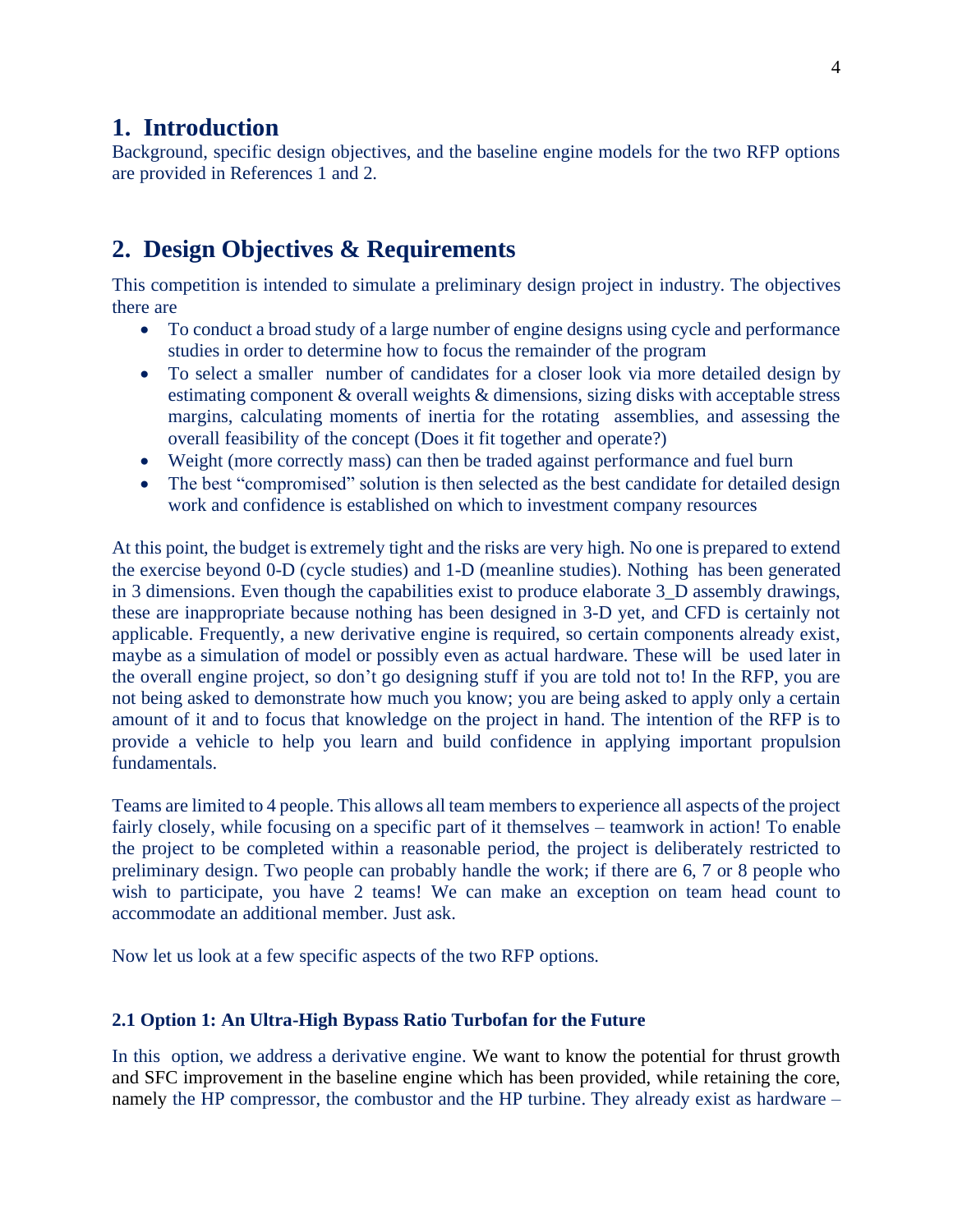their geometry must be left unchanged in the design of your new engine. The original turbofan core was intended to permit growth within an *engine family*, where the role of the HP compressor is especially important here. New HP compressors are quite rare and each is the result of a massive and expensive development program. The company can now make some money by exploiting that investment further! Service entry for the derivative engine is 2030, 15 years after the baseline, so some new technology is available - advanced materials and efficiency improvements.

The task becomes an exercise in re-designing the IP and LP spools. How high may we go on bypass ratio? What is the best work split between the fan and the IPC? How do fan pressure ratio and bypass ratio interact? How do we set up the similar entry conditions into the HP compressor, despite all the differences happening upstream? Do we really need 3 shafts? Do we gain or lose weight if we change that? How many LP turbine stages do we need? How does that affect weight and performance? Is additional cooling or new materials required? And the big question – what about a gearbox? Does that open the door to a 2-spool system?

You are expected to calculate SFC and weight and assess their combined effect on mission fuel burn (but you may disregard the drag due to changes to the nacelle). You must show the overall dimensions with a general arrangement and evaluate the feasibility of the components, both aerodynamically - using velocity diagrams - and mechanically - with a preliminary stress check on the disks. You should identify advances in technology you assumed compared to the baseline.

The turbine entry temperature, T4 must be increased to permit higher bypass ratios to be achieved, so we will not limit T4 or T41; you should investigate how large a bypass ratio is made available by raising T4 and T41. In theory, SFC continues to fall as as bypass ratio rises, but there is a limit in practice at the point where drag imposes too high a penalty. This is illustrated in the figure below.



Finally, a valuable tip for any turbofan engine; setting V18/V8 to be roughly 0.8 results in minimum SFC!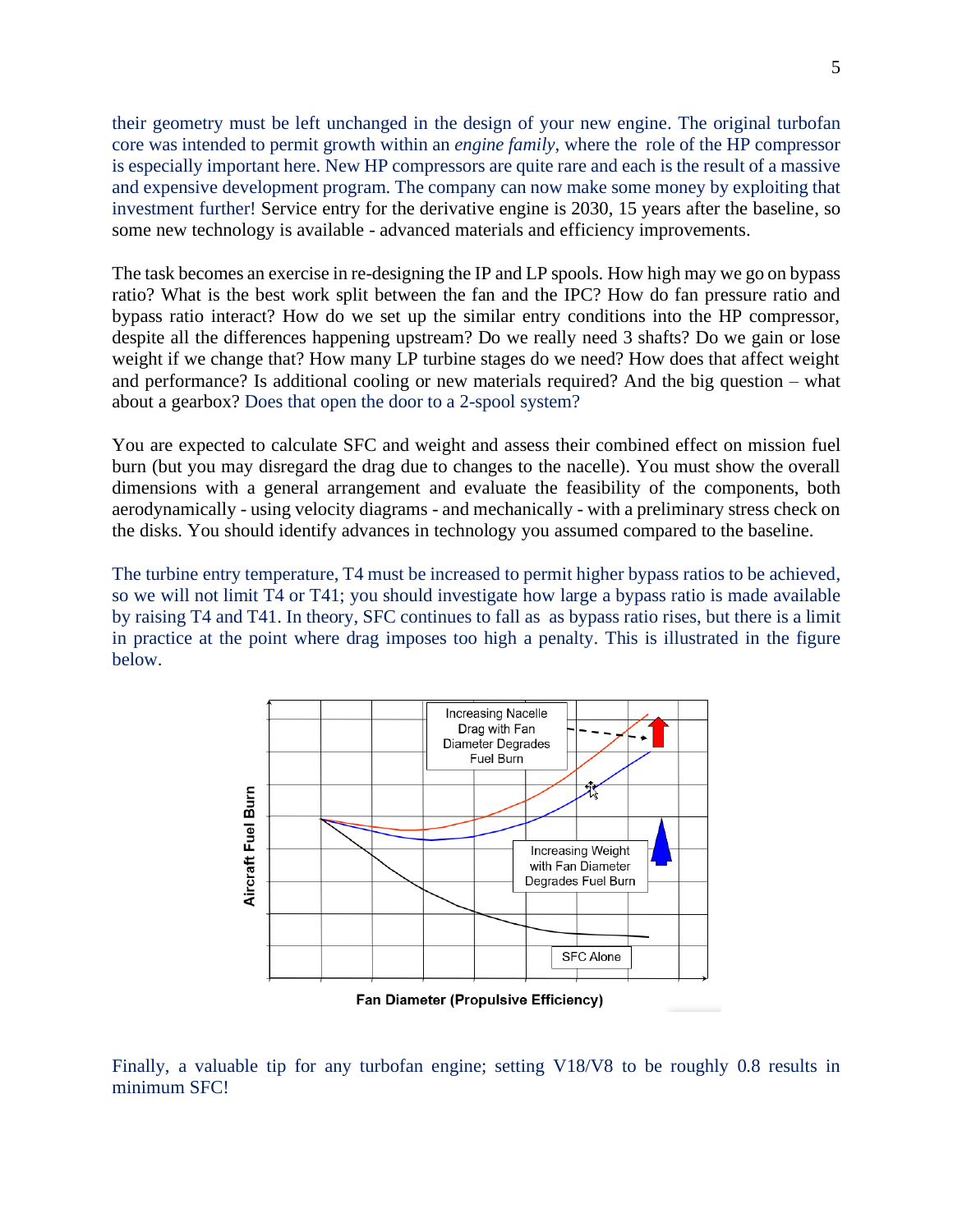Can you minimize your matrix of candidate engines to give you the answers you need, remembering that all your designs must be worked to the same standard and the same mission flown to give you equable comparisons?

#### **2.2 Let's Re-Engine the Concorde!**

Replacing the Olympus 593 is a different exercise. It covers a range of subsonic and supersonic fight speeds. The 593 technology is ancient, so how hard can it be? Component performance maps are introduced into this project, therefore if you have never used maps before, now is your chance to learn. Again, a planned design matrix is necessary to determine roughly where your best candidate engine may lie. Engine size is a major restriction, since it must fit in the existing nacelle. No, we are not going to re-design the Concorde! And, as stated in the RFP, we already have a perfectly good inlet, except for a materials update – so stay away from that! And don't redesign the burner nor look too hard at secondary systems – oil, fuel, air, etc.; there are special departments outside of Preliminary Design who do that sort of thing.

The same general approach outlined in RFP Option 1 should be used here. Stay with preliminary design; no 3-D plots, no matter how pretty they look, they are meaningless here and, with a small team, you don't have time for CFD (In industry, you wouldn't get fired for it, your boss might because you blew the budget and he let you do it!)

**Finally, for either RFP option, generate an over/under plot of your new engine versus the baseline engine so a clear graphical comparison is possible.**

**It is recommended that teams who know that they will enter the competition inform AIAA and Dr. Ian Halliwell [\(ianhalliwell@earthlink.net\)](mailto:ianhalliwell@earthlink.net) as soon as possible, so that assistance may be given and access to design codes may be arranged, where appropriate**.

**A short series of informal tutorials will be arranged for interested teams and advisors. The agenda will be set by whatever you want to talk about. Contact information will be provided to teams who submit a** *letter of intent***.**

## **3. Competition Expectations**

The existing rules and guidelines for the *AIAA Foundation Student Design Competition* should be observed and these are provided in *Appendix 2*. In addition, the following specific suggestions are offered for the event.

This is a preliminary engine design. It is not expected that student teams produce design solutions of industrial quality, however it is hoped that attention will be paid to the practical difficulties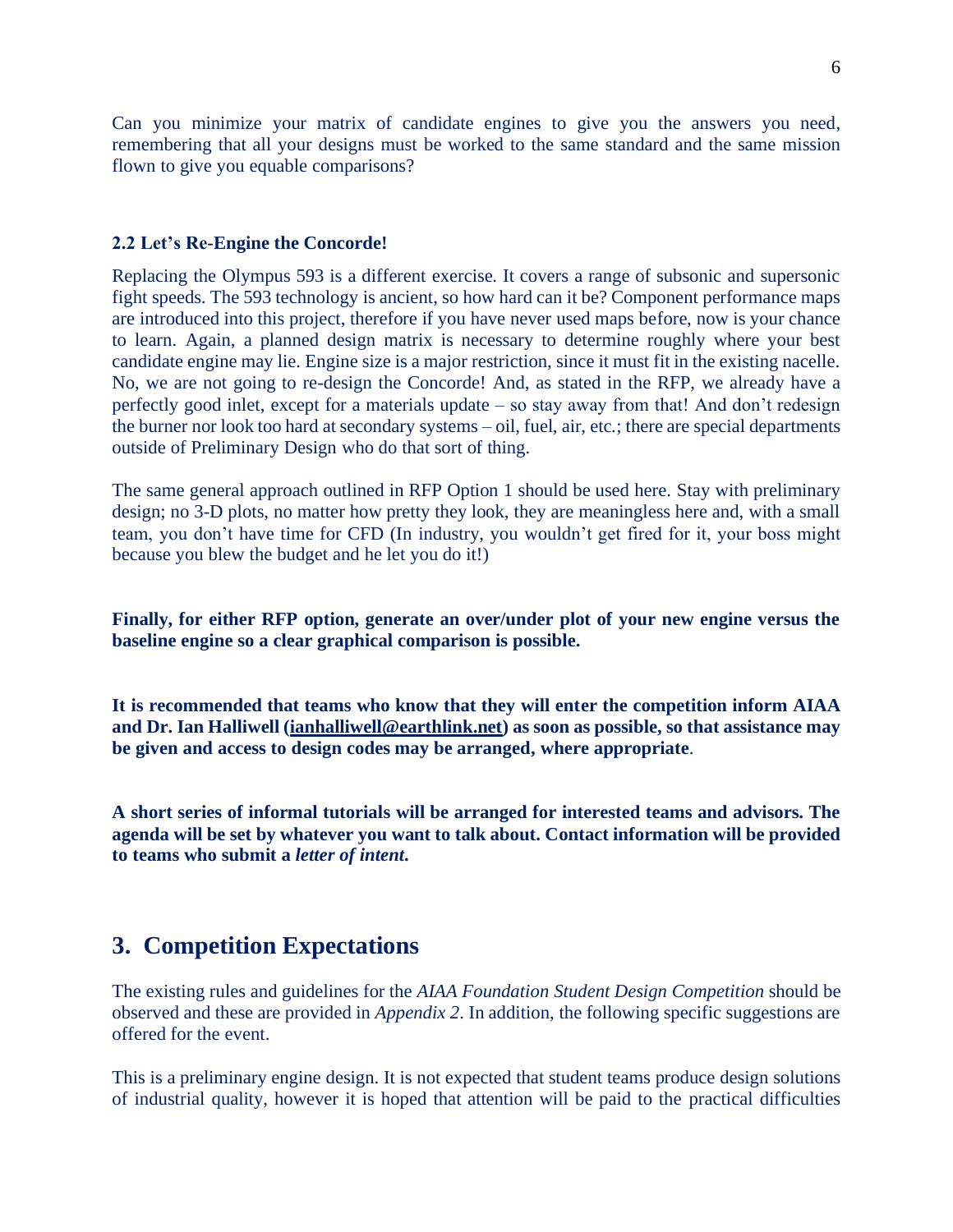encountered in a real-world design situation and that these will be recognized and acknowledged. If such difficulties can be resolved quantitatively, appropriate credit will be given. If suitable design tools and/or knowledge are not available, then a qualitative description of an approach to address the issues is quite acceptable.

In a preliminary engine design, the following features must be provided:

- Definition and justification of the mission and the critical mission point(s) that drive the candidate propulsion system design(s).
- Clear and concise demonstration that the overall engine performance satisfies the mission requirements.
- Documentation of the trade studies conducted to determine the preferred engine cycle parameters such as fan pressure ratio, bypass ratio, overall pressure ratio, turbine inlet temperature, etc.
- An engine configuration with a plot of the flow path that shows how the major components fit together, with emphasis on operability at different mission points.
- A clear demonstration of **design feasibility**, with attention having been paid to technology limits. Examples of some, but not all, velocity diagrams are important to demonstrate viability of turbomachinery components.
- Stage count estimates, again, with attention having been paid to technology limits.
- Estimates of component performance and overall engine performance to show that the assumptions made in the cycle have been achieved.

Credit will be given for clear descriptions of how any appropriate upgrades would be incorporated and how they would affect the engine cycle.

Each proposal should contain a brief discussion of any computer codes or *Microsoft Excel* spreadsheets used to perform engine design  $\&$  analysis, with emphasis on any additional specific features generated by the team.

#### **Proposals should be limited to fifty pages, which will not include the administrative/contents or the "signature" pages.**

## *References*

- *1. "An Ultra-High Bypass Ratio Turbofan Engine for the Future"* AIAA Foundation Student Design Competition: A Special RFP for 2022
- *2. "Let's Re-Engine the Concorde!"*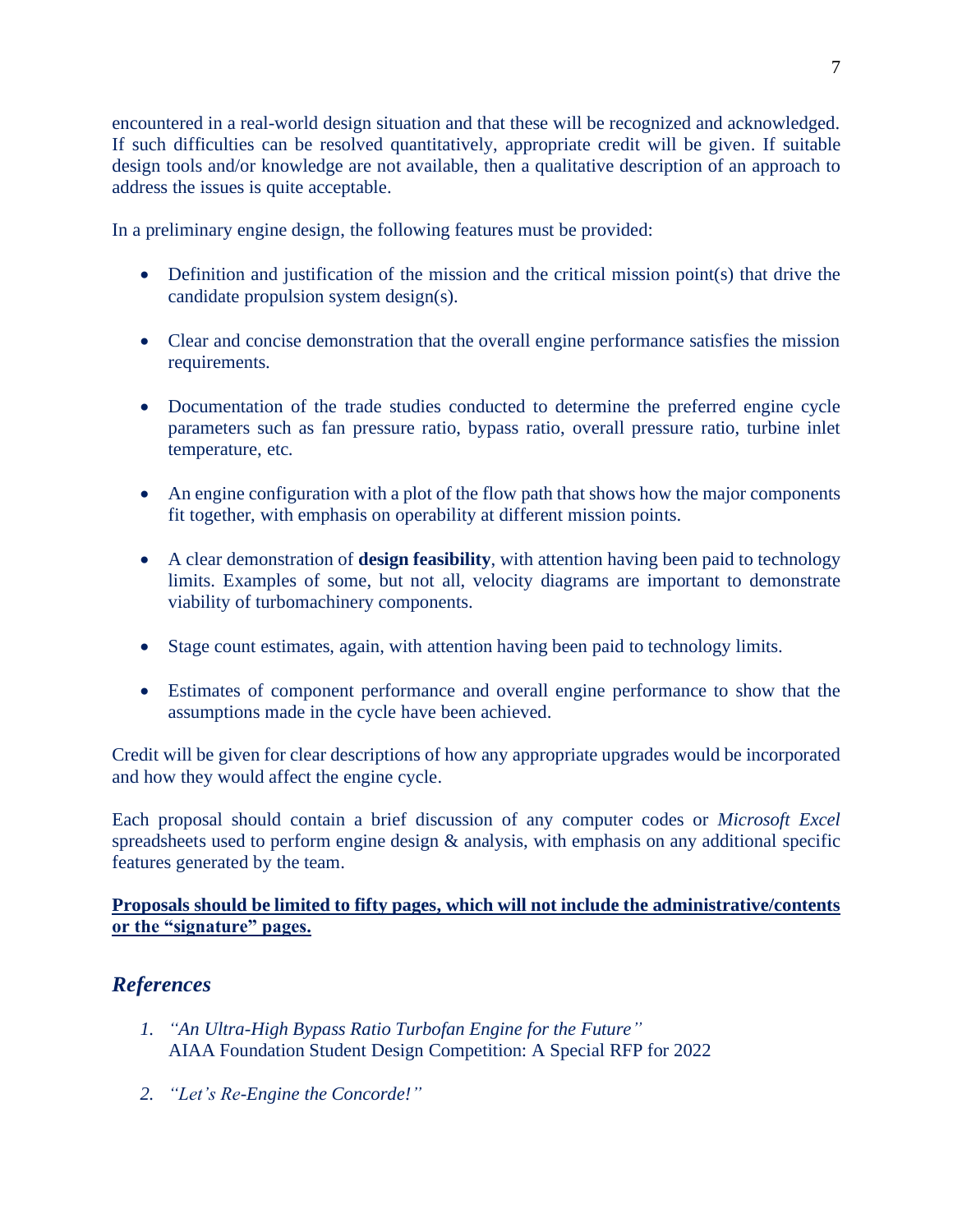#### AIAA Foundation Student Design Competition: A Special RFP for 2022

#### *Suggested Reading*

1. "*A History of the AIAA Undergraduate Engine Design Competition – Its Purpose, How to Write an RFP and How to Win*" Ian Halliwell AIAA Propulsion and Energy Forum New Orleans, 2020.

#### *Available Software*

"NPSS® Academic Edition [\(www.npssconsortium.org\)](http://www.npssconsortium.org/): Numerical Propulsion System Simulation® (NPSS®) proudly sponsors the AIAA Undergraduate Engine Design Competition, with the hope to help students develop valuable skills for the aerospace industry. An academic version of the NPSS software is available for free to all students throughout the world. NPSS is the industry standard for aerospace engine cycle design, analysis, and system integration. Primary applications include aerospace systems, but it can also be used for modeling rocket propulsion cycles, Rankine and Brayton cycles, refrigeration cycles, and electrical systems. A copy of the newly released NPSS Integrated Development Environment (IDE) is available for students participating in the AIAA Undergraduate Engine Design Competition." *NPSS®* 

*GasTurb14* is a comprehensive code for the preliminary design of propulsion and industrial gas turbine engines. It encompasses design point and off-design performance, based on extensive libraries of engine architectures and component performance maps, all coupled to impressive graphics. A materials database and plotting capabilities enable a detailed engine performance model to be generated, with stressed disks and component weights. A student license for this code is available directly strictly for academic work. A free 30-day license may also be down-loaded. **(http://www.gasturb.de)**

*AxSTREAM EDU™* by SoftInWay Inc. **(http://www.softinway.com)** AxSTREAM® is a turbomachinery design, analysis, and optimization software suite used by many of the world's leading aerospace companies developing new and innovative aero engine technology. AxSTREAM EDU™ enables students to work on the design of propulsion and power generation systems. AxCYCLE™, an add-on to AxSTREAM EDU™ addresses cycle design and analysis. Participants in the AIAA Undergraduate Team Engine Design Competition can acquire an AxSTREAM EDU<sup>™</sup> license via the following steps:

- Submit a Letter of Intent to AIAA
- Once the letter of intent has been received and approved, names of team members will be recognized as being eligible to be granted access to the AxSTREAM EDU™ software by AIAA.
- Students must then contact the AIAA Student Competition Chair, listed with the abstract, who will then arrange for SoftInWay to grant the licenses.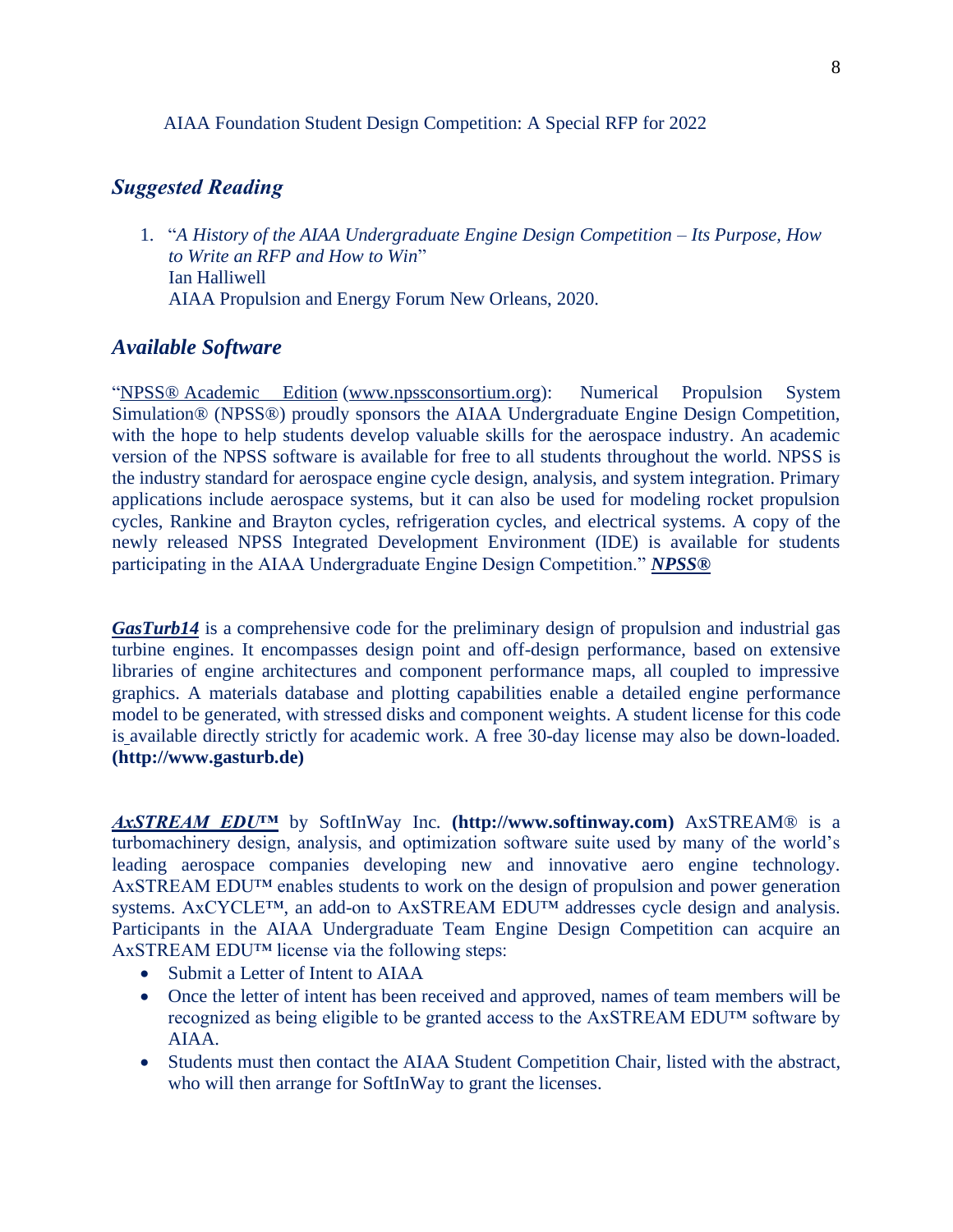In addition to the software, students will also gain free access to STU, SoftInWay's online selfpaced video course platform with various resources and video tutorials on both turbomachinery fundamentals.

**The offers above are subject to** *ITAR* **restrictions.**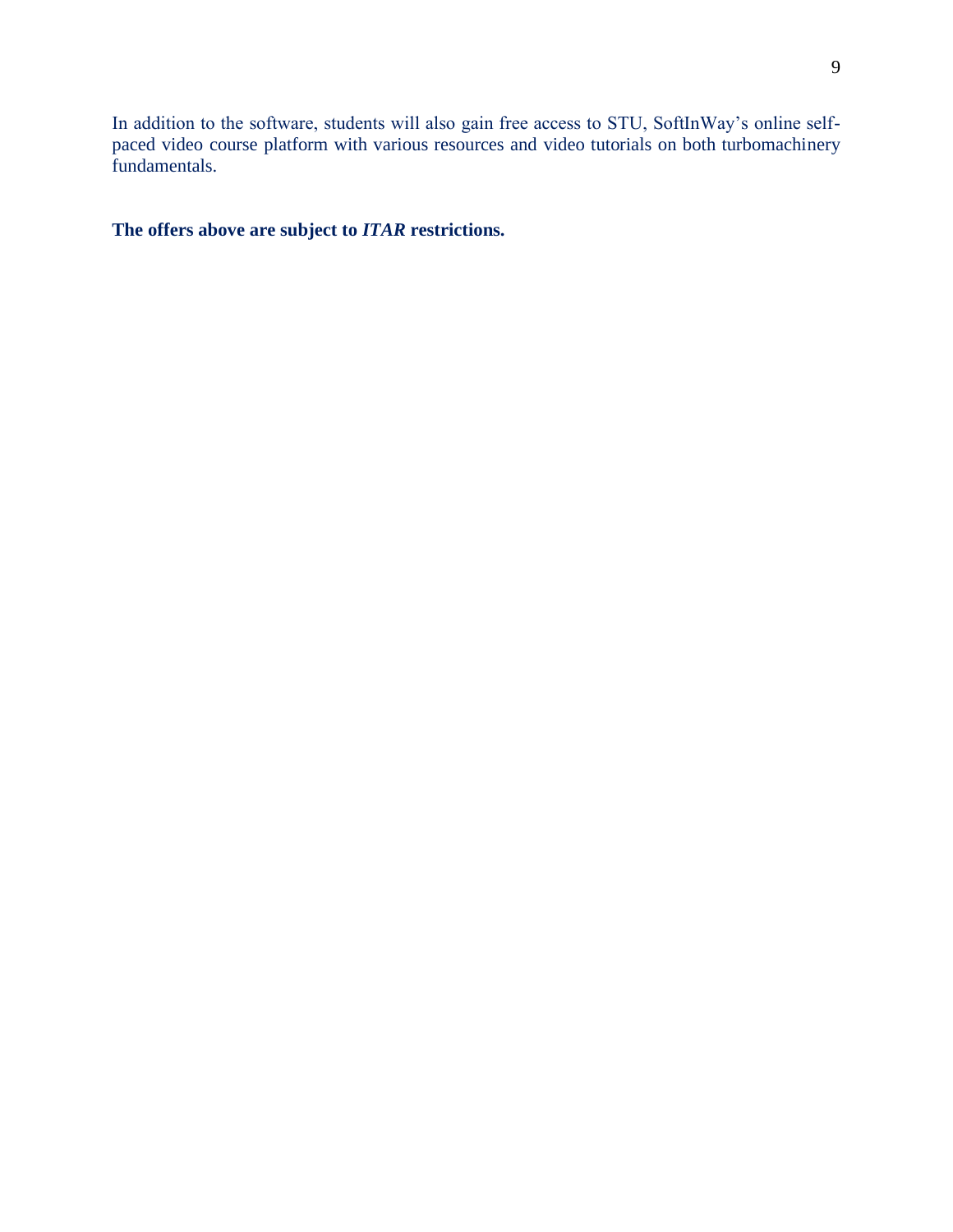## *Appendix 1. Proposal Information*

#### 2022 AIAA Foundation Undergraduate Team Engine Design Competition

To be eligible for the 2022 AIAA Engine Design Competition for Undergraduate Teams, you must complete the team roster and proposal information form located at www.aiaa-awards.org. This information must be submitted by **March 1, 2022 by 2359hrs US ET.** If you have any questions about the process for submitting this information, please direct your question to studentprogram@aiaa.org.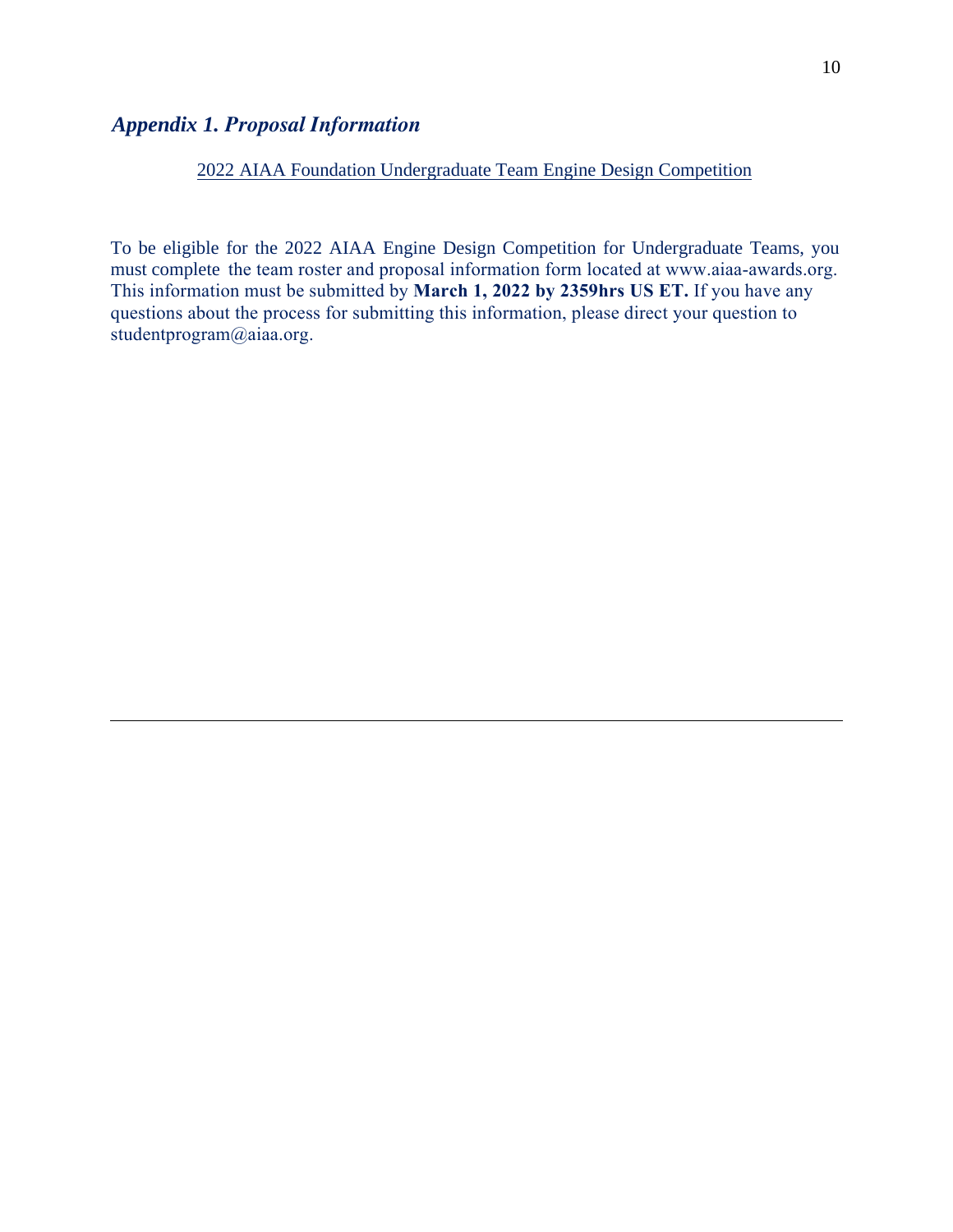## *Appendix 2. Rules and Guidelines*

#### **I. General Rules**

1. All undergraduate AIAA branch or at-large Student Members are eligible and encouraged to participate.

2. Teams will be groups of **not more than four** AIAA branch or at-large Student Members per entry.

3. An electronic copy of the report in MS Word or Adobe PDF format must be submitted electronically to AIAA Student Programs. Total size of the file(s) cannot exceed 60 MB, which must also fit on 50 pages when printed. The file title should include the team name and/or university. **A "Signature" page must be included in the report and indicate all participants, including faculty and project advisors, along with their AIAA member numbers**. Designs that are submitted must be the work of the students, but guidance may come from the Faculty/Project Advisor and should be accurately acknowledged. **Graduate student participation in any form is prohibited**.

4. Design projects that are used as part of an organized classroom requirement are eligible and encouraged for competition.

5. More than one design may be submitted from multiple teams of students at any one school.

6. If a design group withdraws their project from the competition, the team chair must notify AIAA Headquarters immediately.

7. Judging will be in two parts.

- First, the written proposals will be assessed by the judging panel comprised of members of AIAA organizing committees from industrial and government communities.
- Second, the best three teams will be invited to present their work to a second judging panel at a special virtual session to be arranged in, August 2022. The results of the presentations will be combined with the earlier scores to determine first, second and third places.

8. Certificates will be presented to the winning design teams for display at their university and a certificate will also be presented to each team member and the faculty/project advisor. The finishing order will be announced immediately following the three presentations. Unfortunately, funding for monetary prizes is unavailable this year due to the disruption in our schedule.

#### **II. Copyright**

All submissions to the competition shall be the original work of the team members.

Any submission that does not contain a copyright notice shall become the property of AIAA. A team desiring to maintain copyright ownership may so indicate on the signature page but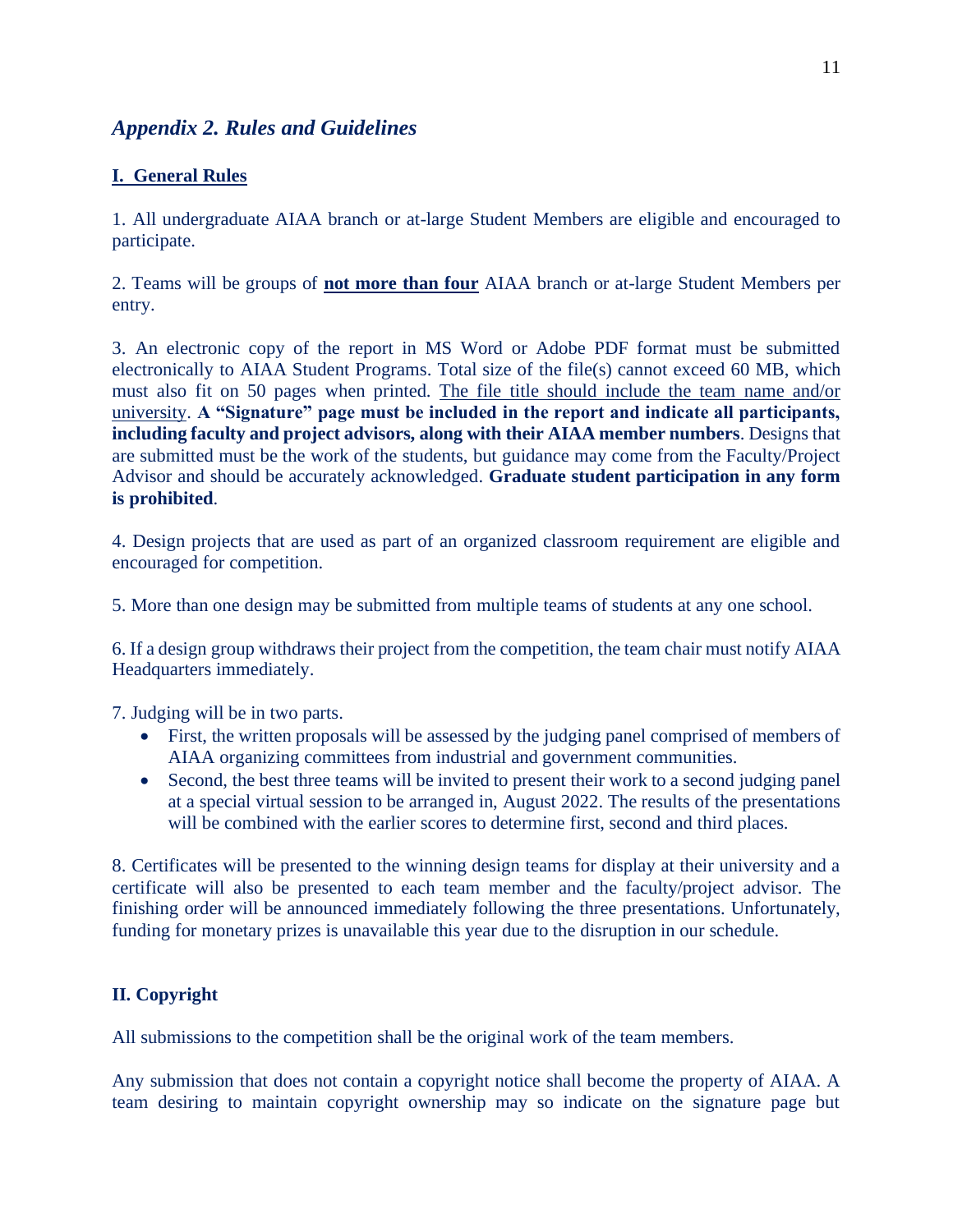nevertheless, by submitting a proposal, grants an irrevocable license to AIAA to copy, display, publish, and distribute the work and to use it for all of AIAA's current and future print and electronic uses (e.g. "Copyright © 20\_\_ by \_\_\_\_\_. Published by the American Institute of Aeronautics and Astronautics, Inc., with permission.).

Any submission purporting to limit or deny AIAA licensure (or copyright) will not be eligible for prizes.

#### **III. Schedule and Sequence of Activities**

Significant activities, dates, and addresses for submission of proposal and related materials are as follows:

**A. Letter of Intent – March1, 2022 B. Receipt of Proposal – June 1, 2021 C. Proposal evaluations completed** - **July 1, 2022 D. Round 2 Proposal Presentations & Announcement of Winners at a special virtual session; date to be decided, in August 2022.** 

Teams intending to submit a proposal must submit a one page Letter of Intent along with the signed attached Intent Form (Item A) on or before the date specified above, to: Michael Lagana, AIAA University Programs Manager at StudentProgram**@aiaa.org.**

A pdf file of the proposal must be received at the same address on or before the date specified above for the Receipt of Proposal (Item B).

#### **IV. Proposal Requirements**

The technical proposal is the most important criterion in the award of a contract. It should be specific and complete. While it is realized that all of the technical factors cannot be included in advance, the following should be included and keyed accordingly:

1. Demonstrate a thorough understanding of the Request for Proposal (RFP) requirements.

2. Describe the proposed technical approaches to comply with each of the requirements specified in the RFP, including phasing of tasks. Legibility, clarity, and completeness of the technical approach are primary factors in evaluation of the proposals.

3. Particular emphasis should be directed at identification of critical, technical problem areas. Descriptions, sketches, drawings, systems analysis, method of attack, and discussions of new techniques should be presented in sufficient detail to permit engineering evaluation of the proposal. Exceptions to proposed technical requirements should be identified and explained.

4. Include tradeoff studies performed to arrive at the final design.